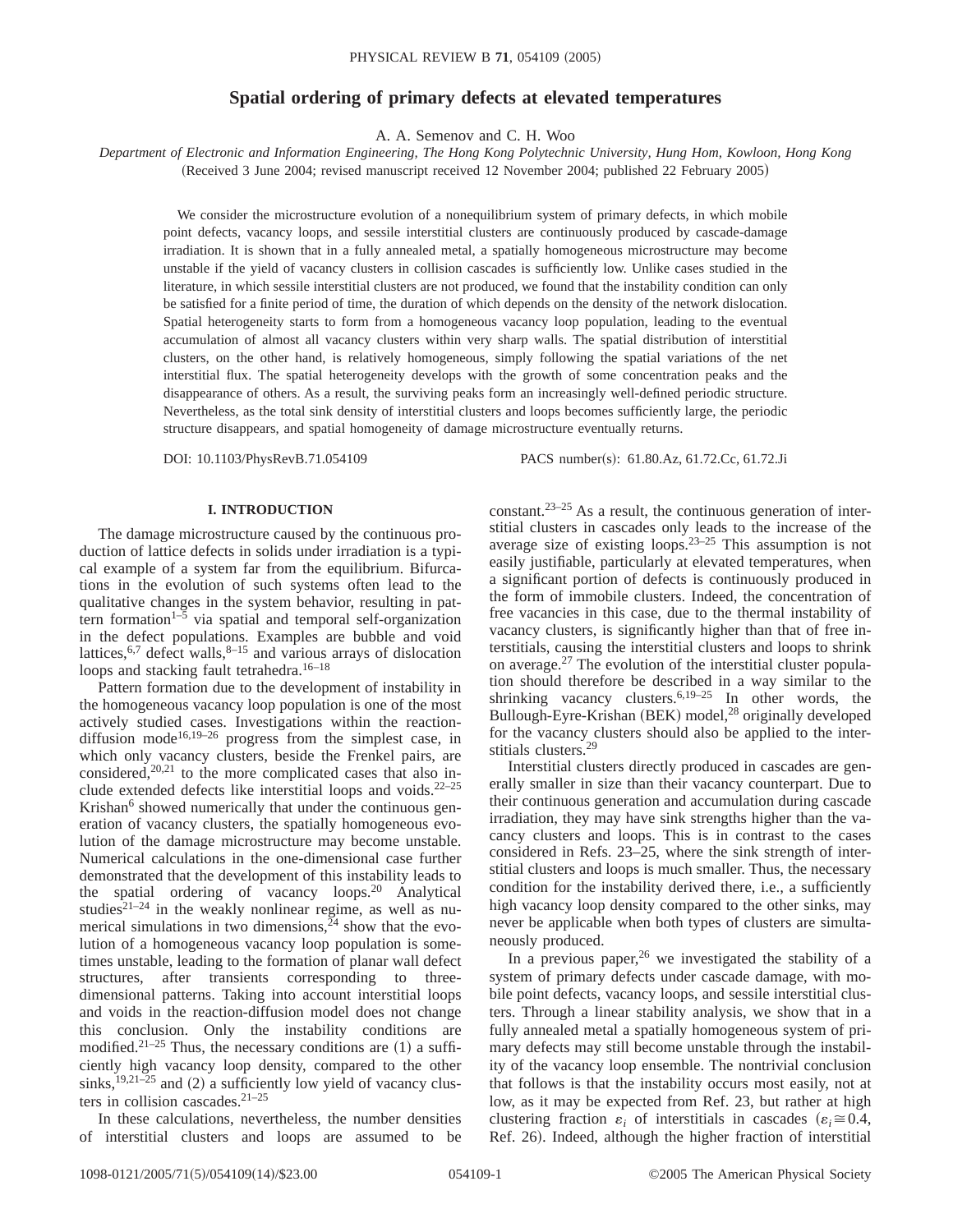clustering in cascades increases the interstitial cluster number density, and restraints the instability development, yet it also produces higher net vacancy flux that helps build a higher sink strength of vacancy loops.<sup>26</sup>

In the present paper we carry our investigation further into the postbifurcation regime to consider the evolution of the heterogeneous microstructure from a homogeneous one under the continuous generation of mobile point defects, vacancy loops, and sessile interstitial clusters in collision cascades.

## **II. KINETIC MODEL**

According to the BEK model,<sup>28</sup> the number of vacancies  $Q_{\nu l}$  accumulated in the shrinking vacancy loops can be described in terms of the following mean-field kinetic equation:

$$
\frac{dQ_{vl}(t)}{dt} = \varepsilon_v G - \rho_v [Z_{il} D_i C_i - Z_{vl} (D_v C_v - D_v \overline{C}_{vl})], \quad (1)
$$

where *G* is the effective production rate of point defects in both clustered and free form,  $\varepsilon_v$  is the fraction of vacancies clustered in vacancy loops after the cascade collapse,  $D_i$  and  $C_i$   $(j=i, v)$  is the point-defect diffusion coefficients and mean-field concentrations, respectively,  $\rho_{vl}$  is the line density of vacancy loops,  $\overline{C}_{vl}$  is the equilibrium concentration of vacancies in the neighborhood of vacancy loops, and  $Z_{jl}$ is the reaction constant between dislocation loops and point defects. The line density of vacancy loops is given by  $\rho_{vl} = 2Q_{vl}/(r_{vl}b)$  (*b* is the Burgers vector). The average vacancy loop radius  $r_{vl}$  is taken to be constant and equal to  $r_{vl}^0/2$ , where  $r_{vl}^0 = (n_{vg}\Omega/\pi b)^{1/2}$  is the initial radius of a vacancy loop, with  $n_{v}$  and  $\Omega$  being the number of vacancies in the loop at creation and the atomic volume, respectively.

We consider temperatures above annealing stage *V* at which the lifetime of vacancy clusters is governed mainly by vacancy emission from them. Consequently, there is a net vacancy flux to the sessile interstitial clusters, the total interstitial content  $Q_{ic}$  of which is described by a kinetic equation similar to  $(1),^{26,29}$  i.e.,

$$
\frac{dQ_{ic}(t)}{dt} = \varepsilon_i G - (1 + \alpha) \rho_{ic} (Z_{vl} D_v C_v - Z_{il} D_i C_i), \qquad (2)
$$

where  $\varepsilon_i$  is the corresponding fraction of clustered interstitials,  $\rho_{ic}=2Q_{ic}/r_{ic}b$  is the line density of interstitial clusters, which are treated as small loops of the average radius  $r_{ic} = [r_{ic}(n_{ig}) + r_{ic}(n_{i0})]/2$ ,  $\alpha = n_{i0}/(n_{ig} - n_{i0})$ . In deriving (2), the sessile primary interstitial clusters (PICs) are assumed to start with a uniform size of *nig* interstitials at the moment of creation.29 They then shrink due to vacancy absorption, and below a minimum size  $n_{i0}$  of 4–5 interstitials they become mobile in a way similar to single interstitials.30,31 Since the majority of interstitial clusters have, at the moment of creation, a size  $n_{ig} \approx 6-10$  atoms,<sup>32</sup>  $\alpha \approx 1$ . On the other hand, vacancy loops are assumed to have bigger size at the point of creation ( $n_{vg} \approx 30-50$ ), and the corresponding value of  $\alpha$  in  $(1)$  is negligible.

In addition to the kinetic Eqs.  $(1)$  and  $(2)$ , the conventional kinetic equations for the concentrations of the mobile species are also needed. In our present model, the mobile interstitial clusters are assumed to obey the same reaction kinetics as the single interstitials. The justification for this has been discussed previously.<sup>33</sup> Thus, interstitial clusters shrinking below the size  $n_{i0}$  are assumed to spontaneously dissolve, and the corresponding numbers of free point defects are added to the population of mobile single interstitials. Then, the conservation equations for the mobile vacancies and interstitials can be written  $as^{26,29}$ 

$$
(1 - \varepsilon_v)G - D_vC_v(Z_{vl}\rho_{ic} + Z_v\rho) - D_v(C_v - \overline{C}_{vl})Z_{vl}\rho_{vl}
$$
  
+ 
$$
D_v\nabla^2 C_v = 0,
$$
 (3)

$$
(1 - \varepsilon_i)G + \alpha D_v C_v Z_{vl} \rho_{ic} - D_i C_i (Z_{il} \rho_{vl} + Z_i \rho + (1 + \alpha) Z_{il} \rho_{ic})
$$
  
+ 
$$
D_i \nabla^2 C_i = 0.
$$
 (4)

Here  $\rho$  is the network dislocation density and  $Z_i$  is the reaction constant between point defects and network dislocations. To simplify further analysis we assume that  $Z_{vl} = Z_v$  $=1$ , and  $Z_{il} = Z_i \equiv Z = 1 + \eta$ , to take into account the conventional dislocation bias. The additional influx  $j_{ic}$  of mobile interstitials in  $(4)$ :

$$
j_{ic} = \alpha \rho_{ic} (Z_{vl} D_v C_v - Z_{il} D_i C_i), \qquad (5)
$$

is due to the shrinkage of primary interstitial clusters PICs below the minimum size. $29$ 

It is easy to check that  $(1)$ – $(4)$  satisfy the law of matter conservation, i.e.:

$$
\frac{dQ_{ic}}{dt} = \frac{dQ_{vl}}{dt} + \rho(D_vC_v - ZD_iC_i) - \nabla^2(D_vC_v - D_iC_i). \tag{6}
$$

Further, let us introduce the following "natural" notations related to the vacancy emission rate  $D_v\bar{C}_{vl}$ , which governs the lifetime of vacancy loops at elevated temperatures

$$
\rho_{vl}^{0} = \frac{G[\varepsilon_{v} + \varepsilon_{i}/a(1+\alpha)]}{D_{v}\bar{C}_{vl}}, \ Q_{0} = \frac{G[\varepsilon_{v} + \varepsilon_{i}/a(1+\alpha)]r_{v}b}{2D_{v}\bar{C}_{vl}},
$$
\n
$$
\rho_{ic}^{0} = a\rho_{vl}^{0},
$$
\n(7)

$$
\tau = 2D_v \overline{C}_{vl} t/r_{vl} b = \frac{Gt[\varepsilon_v + \varepsilon_l/a(1+\alpha)]}{Q_0}, \mathbf{x} = \mathbf{r} \sqrt{\rho_{vl}^0}, \quad (8)
$$

$$
Q_v = Q_{v}/Q_0, \ Q_i = Q_{ic}/Q_0, \ \rho_N = \rho/\rho_{ic}^0,
$$
  

$$
c_v = C_v/\overline{C}_{vl}, \ c_i = D_i C_i/D_v \overline{C}_{vl}, \tag{9}
$$

where  $a = r_{vl}/r_{ic}$ .

In these notations Eqs.  $(1)$ – $(4)$  and  $(6)$  take the form

$$
\frac{dQ_v}{d\tau} = \frac{\varepsilon_v}{\left[\varepsilon_v + \varepsilon_i/a(1+\alpha)\right]} - Q_v[Zc_i - (c_v - 1)],\qquad(10)
$$

$$
\frac{dQ_i}{d\tau} = \frac{\varepsilon_i}{\left[\varepsilon_v + \varepsilon_i/a(1+\alpha)\right]} - a(1+\alpha)Q_i(c_v - Zc_i), \quad (11)
$$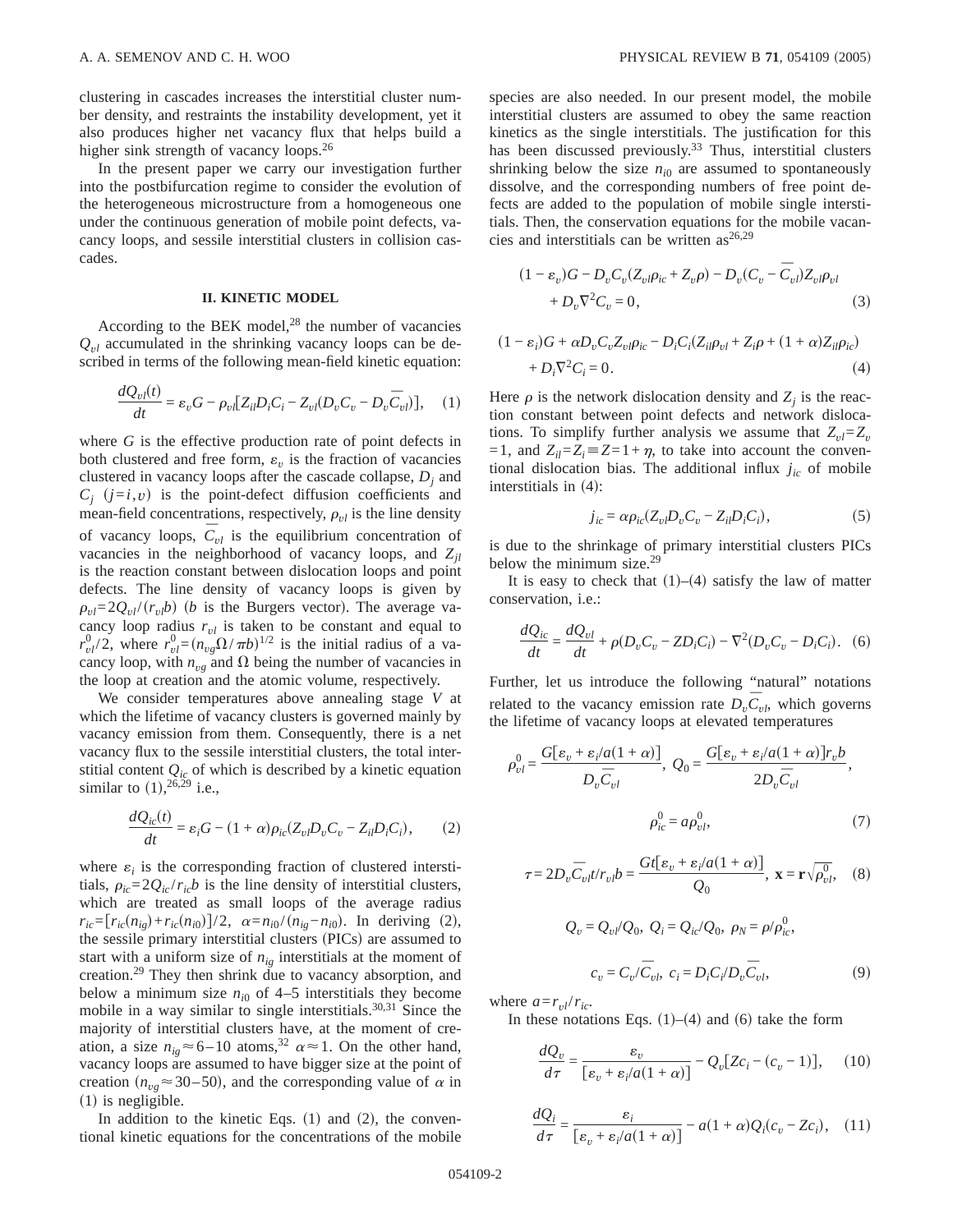$(1 - \varepsilon_i)$ 

$$
\frac{(1 - \varepsilon_v)}{[\varepsilon_v + \varepsilon_i/a(1 + \alpha)]} - ac_v(Q_i + \rho_N) - Q_v(c_v - 1) + \nabla^2 c_v = 0,
$$
\n(12)

 $\frac{1}{\left[\varepsilon_v + \varepsilon_i/a(1+\alpha)\right]} + \alpha ac_v Q_i - Zc_i [Q_v + (1+\alpha)aQ_i + a\rho_N]$ 

 $+\nabla^2 c_i = 0,$  (13)

$$
\frac{dQ_i}{d\tau} = \frac{dQ_v}{d\tau} + a\rho_N(c_v - Zc_i) + \nabla^2(c_i - c_v).
$$
 (14)

From Eqs.  $(12)$  and  $(13)$ , the net vacancy flux annihilated at interstitial clusters in a spatially homogeneous microstructure is equal to

$$
c_v - Zc_i = \frac{(\varepsilon_i - \varepsilon_v)/[\varepsilon_v + \varepsilon_i/a(1+\alpha)] + Q_v}{Q_v + (1+\alpha)aQ_i + a\rho_N},
$$
(15)

so that the rate of accumulation of interstitials in clusters is given by

$$
\frac{dQ_i}{d\tau} = \frac{\{\varepsilon_i(Q_v + a\rho_N) + \varepsilon_v(1 + \alpha)aQ_i - [\varepsilon_v(1 + \alpha)a + \varepsilon_i]Q_vQ_i\}}{[\varepsilon_v + \varepsilon_i/a(1 + \alpha)][Q_v + (1 + \alpha)aQ_i + a\rho_N]}.
$$
\n(16)

In the absence of network dislocations  $(\rho_N=0)$ , Eqs. (14) and (16) have a simple homogeneous solution  $Q_v = Q_i = [1]$  $-exp(-\tau)$ , which asymptotically approaches the stationary solution  $Q_v = Q_i = 1$ . Since the net interstitial flux to the PICs  $(Zc_i-c_i)$  and the net vacancy flux to the PVCs  $(c_i-Zc_i-1)$ are both negative in this case [see Eq. (15) at  $Q_v = Q_i = 1$ ], both vacancy and interstitial clusters are shrinking on the average, which is consistent with our expectation from physical considerations.

If there is no interstitial clustering in collision cascades  $(\varepsilon_i \equiv 0)$ , then, from Eqs. (14) and (15), the spatially homogeneous rate of vacancy accumulation in clusters is governed by the equation

$$
\frac{dQ_v}{d\tau} = a\rho_N \frac{(1 - Q_v)}{(Q_v + a\rho_N)}.\tag{17}
$$

In Eq. (17) the stationary solution  $Q_v = 1$  corresponds to zero net interstitial flux to the dislocations, i.e.,  $Zc_i-c_n=0$ .

When  $Q_v = Q_i = 1$  the total sink strength of small interstitial clusters  $\rho_{ic}^0 = 2Q_0 / r_{ic}b$  is larger than that of the vacancy loops  $\rho_{vl}^0 = 2Q_0 / r_{vl}b$  ( $r_{vl} > r_{ic}$ ), as discussed in the introduction. Moreover, it follows from  $(11)$ ,  $(14)$ , and  $(15)$  that when  $\rho_N \neq 0$  more interstitials will be accumulated in the PICs than vacancies in the PVCs  $(Q_i > Q_v)$ . In the latter case, due to the net vacancy flux at elevated temperatures  $(c_v-Zc_i>0)$ , an extra number of free vacancies is absorbed by the network dislocations. Thus, the sink strength of PICs is generally higher than the sink strength of PVCs. This conclusion is contrary to that obtained in Ref. 23 where the interstitial loop number density was assumed to be stationary, so that, under the continuous PICs production in collision cascades,  $\rho_{vl}$  becomes much larger than  $\rho_{ic}$ .

# **III. INSTABILITY OF SPATIALLY HOMOGENEOUS SOLUTION**

The evolution of small perturbations  $\delta Q_v$  and  $\delta Q_i$  of the steady-state spatially homogeneous solutions of  $Q_v$  and  $Q_i$  in  $(10)$  and  $(11)$ , within the linear approximation, is governed by the equations

$$
\frac{d\delta Q_v}{d\tau} = Q_v(\delta c_v - Z\delta c_i) + \left\{ \frac{dQ_v}{d\tau} - \frac{\varepsilon_v}{\left[\varepsilon_v + \varepsilon_i/a(1+\alpha)\right]} \right\} \frac{\delta Q_v}{Q_v},\tag{18}
$$

$$
\frac{d\delta Q_i}{d\tau} = -Q_i a (1 + \alpha)(\delta c_v - Z \delta c_i) + \left\{ \frac{dQ_i}{d\tau} - \frac{\varepsilon_i}{\left[\varepsilon_v + \varepsilon_i/a(1 + \alpha)\right]} \right\} \frac{\delta Q_i}{Q_i}.
$$
\n(19)

Neglecting high order terms of  $\delta Q_v$  and  $\delta Q_i$ , from (12) and  $(13)$ , we have, for the Fourier components with the wave vector *q*:

$$
\delta c_v - Z \delta c_i = \frac{(V \delta Q_v - I \delta Q_i)}{q^2 + Z[Q_v + a\rho_N + a(1 + \alpha)Q_i]},
$$
 (20)

where

$$
V = \frac{Z}{Q_v} \left\{ \frac{\varepsilon_v}{\left[\varepsilon_v + \varepsilon_i / a(1 + \alpha)\right]} - \frac{dQ_v}{d\tau} \right\} + \frac{(Z - 1)(c_v - 1)q^2}{Q_v + aQ_i + a\rho_N + q^2},\tag{21}
$$

$$
I = \frac{Z}{Q_i} \left\{ \frac{\varepsilon_i}{\left[\varepsilon_v + \varepsilon_i / a(1+\alpha)\right]} - \frac{dQ_i}{d\tau} \right\} - \frac{(Z-1)c_v q^2}{Q_v + aQ_i + a\rho_N + q^2}.
$$
\n(22)

The homogeneous solution may become unstable when the determinant of the linear-evolution matrix of the system  $(18)$ and (19) changes its sign from positive to negative, meaning that one of the eigenvalues of the linear system becomes positive. The corresponding instability condition is given by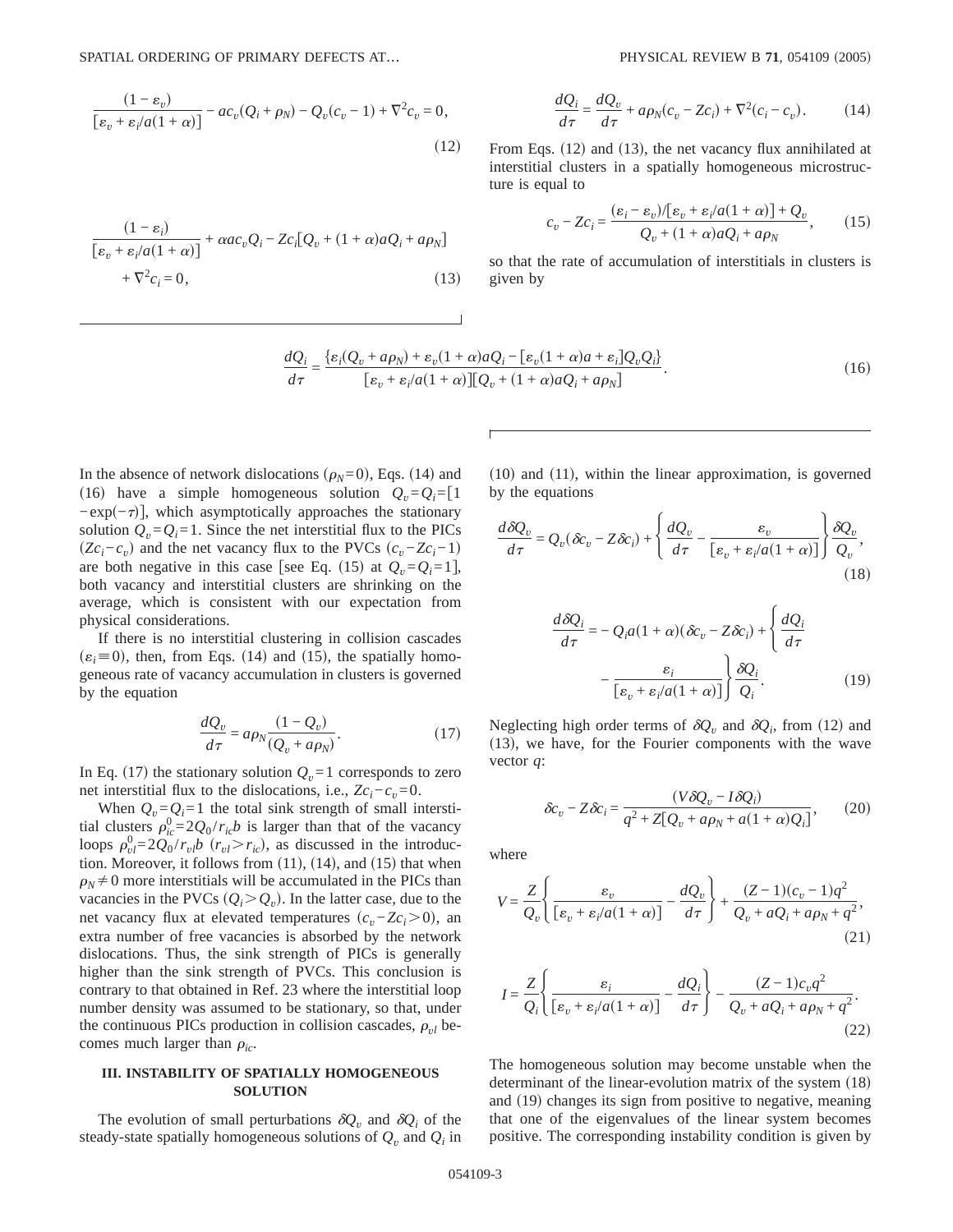

FIG. 1. Critical value of the vacancy clustering fraction as a function of interstitial clustering fraction. Dashed line corresponds to the limiting value of  $\varepsilon_v^{cr}$  at  $\varepsilon_i \to 0$ :  $\varepsilon_v^{cr} = \varepsilon_i / a^2 (1 + \alpha)$ .

$$
\frac{(Z-1)q^2}{Q_v + aQ_i + a\rho_N + q^2} \left[ \frac{Q_v(c_v - 1)}{Zc_i + 1 - c_v} - \frac{aQ_i c_v}{c_v - Zc_i} \right] \ge q^2 + Za\rho_N.
$$
\n(23)

For the real values of *q* this condition can be fulfilled only if

$$
(Z-1)\left[\frac{Q_v(c_v-1)}{Zc_i+1-c_v} - \frac{aQ_ic_v}{c_v-Zc_i}\right] \ge Q_v + aQ_i + a\rho_N(Z+1) + 2\sqrt{Za\rho_N(Q_v + aQ_i + a\rho_N)}.
$$
\n(24)

At the critical point, i.e., when the largest eigenvalue vanishes, the wave vector  $q_{cr}$  for the unstable spatial modes is equal to

$$
q_{cr}^2 = \sqrt{Za\rho_N(Q_v + aQ_i + a\rho_N)}.
$$
 (25)

For  $\rho_N=0$ , the spatially homogeneous stationary solution is  $Q_v = Q_i = 1$ , and the inequality (23) reduces to that obtained before<sup>26</sup>

$$
\frac{(Z-1)}{(q^2+1+a)(1+a)} \left\{ \frac{1-(1+a)\varepsilon_v - \varepsilon_i/(1+\alpha)}{\varepsilon_v} - \frac{a[(1+\alpha)a + \varepsilon_i]}{\varepsilon_i} \right\} \ge 1.
$$
 (26)

The critical value of the vacancy clustering fraction  $\varepsilon_v^{cr}$ , below which the spatially homogeneous stationary solution  $Q_v = Q_i = 1$  is unstable, can be easily calculated from (26). In Fig. 1, it is plotted as a function of interstitial clustering fraction  $\varepsilon_i$ . The critical wave vector  $q_{cr}$  is obviously equal to zero in this case, and for  $\varepsilon_v < \varepsilon_v^{cr}$  the wave vectors of the growing spatial modes have an upper bound.<sup>26</sup> Note that  $\varepsilon_v^{cr}$ has its maximum around  $\varepsilon_i \approx 0.4$ .

The actual density of network dislocations is never zero, although its magnitude, as well as those of the densities of other sinks such as voids and gas bubbles, is usually small when the formation of spatially periodic arrays of defect



FIG. 2. Bifurcation parameter  $\zeta$  and spatially homogeneous solution of Eqs.  $(10)$ – $(13)$  as functions of time at different values of network dislocation density.

clusters is observed.<sup>12</sup> In the presence of even low density of network dislocations, the spatially homogeneous solution of Eqs. (10)–(13) is not stationary. Since  $dQ_i / d\tau > dQ_v / d\tau$  at  $\rho_N \neq 0$ , condition (24) can not be always satisfied as  $\tau \rightarrow \infty$ . However, as it follows from the conservation law  $(14)$ , when  $\rho_N \leq 1$ ,  $Q_v(\tau) \cong Q_i(\tau)$  for  $\tau \geq 1$ . In this case, as we have seen in Sec. II, the spatially homogeneous vacancy and interstitial cluster contents exponentially approach the stationary value  $Q_{\nu}=Q_{\nu}=1$  with the characteristic time  $\tau \sim 1$ . As a result, from Eqs.  $(8)$  and  $(25)$ , the critical wavelength of the unstable spatial modes can be approximately expressed through the line densities of network dislocations  $\rho$  and vacancy loops  $\rho_{vl}^0$  as  $(\rho \rho_{vl}^0)^{-1/4}$ .

According to the foregoing paragraph, when  $\rho_N \ll 1$  ( $\rho$  $\ll \rho_{vl}^0$  the instability condition (24) will be fulfilled during the time period  $\tau \gg 1$ , if the inequality (26) is also satisfied. That this is really true is shown in Fig. 2, where the bifurcation parameter  $\zeta$ , which is defined as the ratio of the right and left-hand sides of the inequality  $(24)$  minus one, is plotted as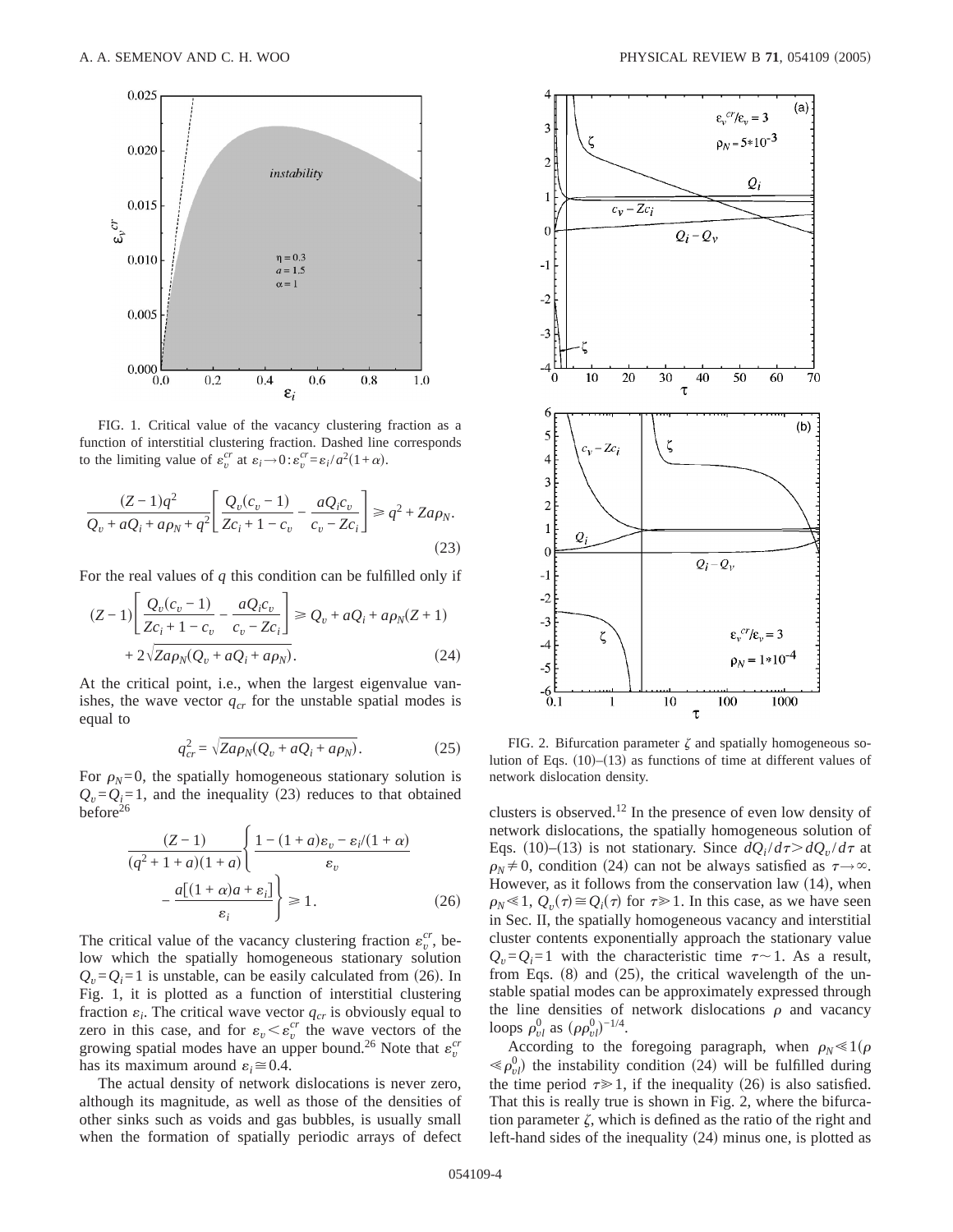TABLE I. Material parameters for copper.

| Parameter                                        | Value                                  |
|--------------------------------------------------|----------------------------------------|
| Atomic volume, $\Omega$                          | $1.0 \times 10^{-29}$ m <sup>3</sup>   |
| Burgers vector, <i>b</i>                         | $0.2 \text{ nm}$                       |
| Vacancy migration energy <sup>a</sup>            | 0.8 eV                                 |
| Vacancy formation energy <sup>a</sup>            | $1.2 \text{ eV}$                       |
| Vacancy diffusivity pre-exponential <sup>a</sup> | $1.0 \times 10^{-5}$ m <sup>2</sup> /s |
| Average loop line energy                         | $0.2$ eV                               |
| Initial vacancy loop radius                      | 1 nm                                   |

a Reference 35.

a function of time. Here  $\zeta$  is calculated for the spatially homogeneous solution  $Q_i(\tau)$  of the set of Eqs. (10)–(13) with  $\varepsilon_v < \varepsilon_v^{cr}$ , where  $\varepsilon_v^{cr}$  is given by the equality in (26). Note that the value of  $\rho<sub>N</sub>=5\times10^{-3}$  in Fig. 2(a) does not necessarily represent a low network dislocation density. Indeed, the ordering of vacancy clusters is often observed under the ion irradiation.<sup>12,13</sup> Taking into account intracascade recombination, the characteristic nominal dose rate of ion irradiation  $K \cong 10^{-3}$  NRT dpa/s corresponds to an effective dose rate  $G=1-2\times10^{-4}$  dpa/s.<sup>34</sup> Therefore, the value of  $\rho_N=5$  $\times$ 10<sup>-3</sup> in conventional units, for example in copper at 523 and 600 K, represents a network density of  $\rho \approx 2 \times 10^{15}$  and  $2 \times 10^{13}$  m<sup>-2</sup>, respectively. This can be compared with the typical network density of 1013 m−2 in irradiated copper at elevated temperatures. The material parameters for copper are listed in Table I. In well-annealed pure copper the network density is below  $10^{12}$  m<sup>-2</sup>, i.e.,  $\rho_N$  can be even lower than 10<sup>-5</sup>. At  $\rho_N=10^{-4}$ , computer calculations give much longer period of time  $\tau_{ins} = 4 \times 10^3$ , when the inequality (24) is fulfilled [Fig.  $2(b)$ ]. In copper this time period is equal to  $8.9 \times 10^6$  and  $5.3 \times 10^4$  s at 523 and 600 K, respectively.

The time  $\tau_{ins}$  can be roughly estimated from the conservation law  $(14)$ . The bifurcation parameter changes sign from positive to negative when the net vacancy flux to the network dislocations integrated over time becomes comparable with the amount of vacancies accumulated in vacancy clusters. Since  $c_v$ −Z $c_i$  ~ 1,  $\tau_{ins} \approx (2a\rho_N)^{-1}$ . The foregoing computer calculations support this estimation. Thus, in the presence of network dislocations, the instability of the spatially homogeneous solution may take place only within a finite time interval, and spatial heterogeneity, even if it develops, is not permanent. To check whether actually the development of spatial heterogeneity takes place under the instability condition  $(24)$ , Eqs.  $(10)$ – $(13)$  are solved numerically in the spatially inhomogeneous case.

## **IV. DEVELOPMENT OF SPATIAL HETEROGENIETY**

#### **A. Numerical results in one dimension**

Weakly nonlinear analyses $2^{1-23}$  and numerical calculations<sup>24</sup> show that in the postbifurcation regime the spatial pattern formation driven by the instability of the homogeneous vacancy loop population leads, after transients corresponding to three-dimensional patterns, to the eventual formation of planar wall defect structures. This conclusion is also supported by the experimental observations.<sup>10–13</sup> Therefore, we solve Eqs.  $(10)$ – $(13)$  numerically for the onedimensional case. The size of the computational cell *L* is taken to be 15–20 characteristic wavelengths defined by the Eq. (25) at  $Q_v = Q_i = 1$ , and the fluxes of mobile defects are equal to zero at the cell boundaries. The accuracy of calculations is verified with the conservation law  $(14)$ , written in the integral form

$$
\int_0^L \left[ Q_i(x,\tau) - Q_v(x,\tau) \right] dx
$$
  
=  $a \rho_N \int_0^{\tau} d\tau' \int_0^L \left[ c_v(x,\tau') - Zc_i(x,\tau') \right] dx.$  (27)

Typical spatial fragment of the solution is shown in Fig. 3 at the different moments of time. Similar to Ref. 24, the development of spatial heterogeneity leads to a sharpening of the concentration of vacancy clusters into walls, with very few clusters left in between. However, unlike Ref. 24, this is only true for the vacancy clusters. The spatial distribution of small interstitial clusters is much more homogeneous, and there is only some reduction of their concentration in the areas of sharp peaks of the vacancy cluster density. This is because even very inhomogeneous distribution of vacancy clusters has only a moderate effect on the spatial distributions of mobile defects. Since the homogeneous evolution of the interstitial clusters is stable itself, their spatial distribution just follows the spatial variations of the net interstitial flux  $\left[ Zc_i(x) - c_v(x) \right].$ 

Concentrations of both mobile vacancies and interstitials decrease towards the peaks of the vacancy cluster concentration, as it should be, due to the higher total sink strength in the peak area (Fig. 4). However, the net vacancy flux  $(c<sub>v</sub>)$ −*Zc<sub>i</sub>*) actually increases and, as a consequence, promotes the accumulation of vacancy clusters in the corresponding locations, and, at the same time, reduces the accumulation of interstitial clusters there. Moreover, the net vacancy flux  $(c_v-Zc_i)$  in the peak area approaches the value of unity, meaning the continuous accumulation of vacancy clusters with no practical shrinkage. Note that this result is not related to the interstitial clustering in collision cascades, although the clustering itself gives the net flux of vacancies  $(c_v-Zc_i)$  ~ 1 already in the spatially homogeneous case [see Fig. 2 and Eq.  $(15)$ . Similar calculations in the absence of interstitial clustering  $(\varepsilon_i=0)$ , i.e., when the homogeneous net vacancy flux  $(c_v-Zc_i)$  is equal to zero [Eq. (15) at  $\varepsilon_i=0$ ,  $Q_v = 1$ , also show that  $[c_v(x) - Zc_i(x)] \cong 1$  at the peaks of vacancy cluster concentration.

Such behavior of the net vacancy flux in the peak areas is a result of the physical nature of the instability. Indeed, an increase in the vacancy cluster density diminishes the interstitial flux to the vacancy loops, promoting further accumulation of vacancies in clusters. On the other hand, the flux of mobile vacancies also decreases, opposing such accumulation. Due to the interstitial bias, the response of the interstitial flux overcomes that of the vacancy flux. As a result, for a sufficiently high dislocation bias, this positive feedback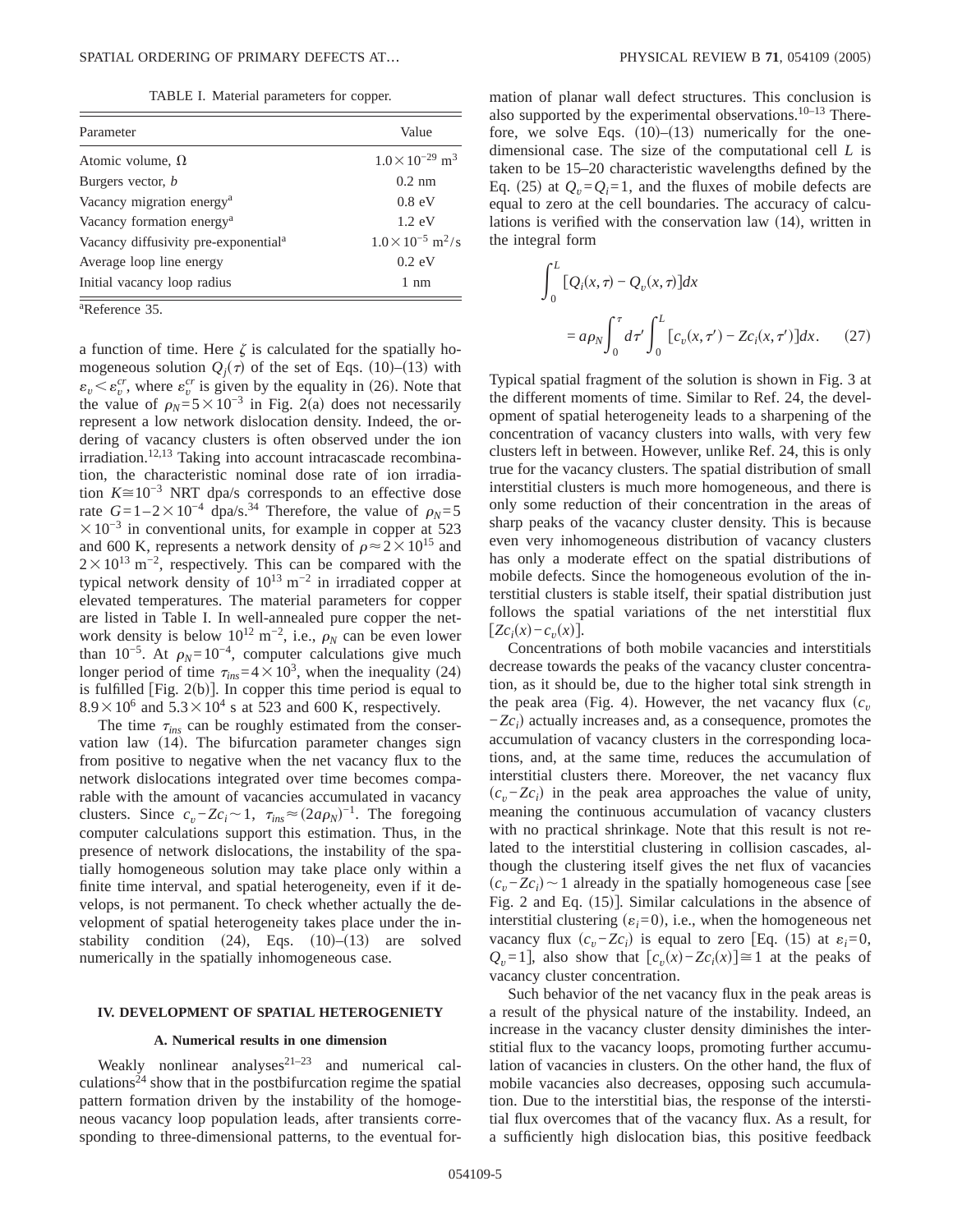

FIG. 3. Snapshots of spatial fragment of the inhomogeneous solution of Eqs.  $(10)$ – $(13)$  under the instability conditions. Note that all peaks marked with asterisks disappear in the subsequent figures.  $L_{cr}$  is calculated with Eq. (25) at  $Q_v = Q_i = 1$ .

becomes strong enough to cause the instability and the development of a spatially ordered microstructure. Mathematically, the response of the net vacancy flux to a spatially inhomogeneous deviation of the vacancy cluster distribution is described by Eq.  $(21)$ . Note that the second term of Eq.  $(21)$ ,

which is proportional to the dislocation bias, is entirely responsible for the instability occurrence [see Eq.  $(24)$ ].

The positive feedback between the accumulation of vacancy clusters in the peak areas and the corresponding increase in the net vacancy flux, discussed in the foregoing,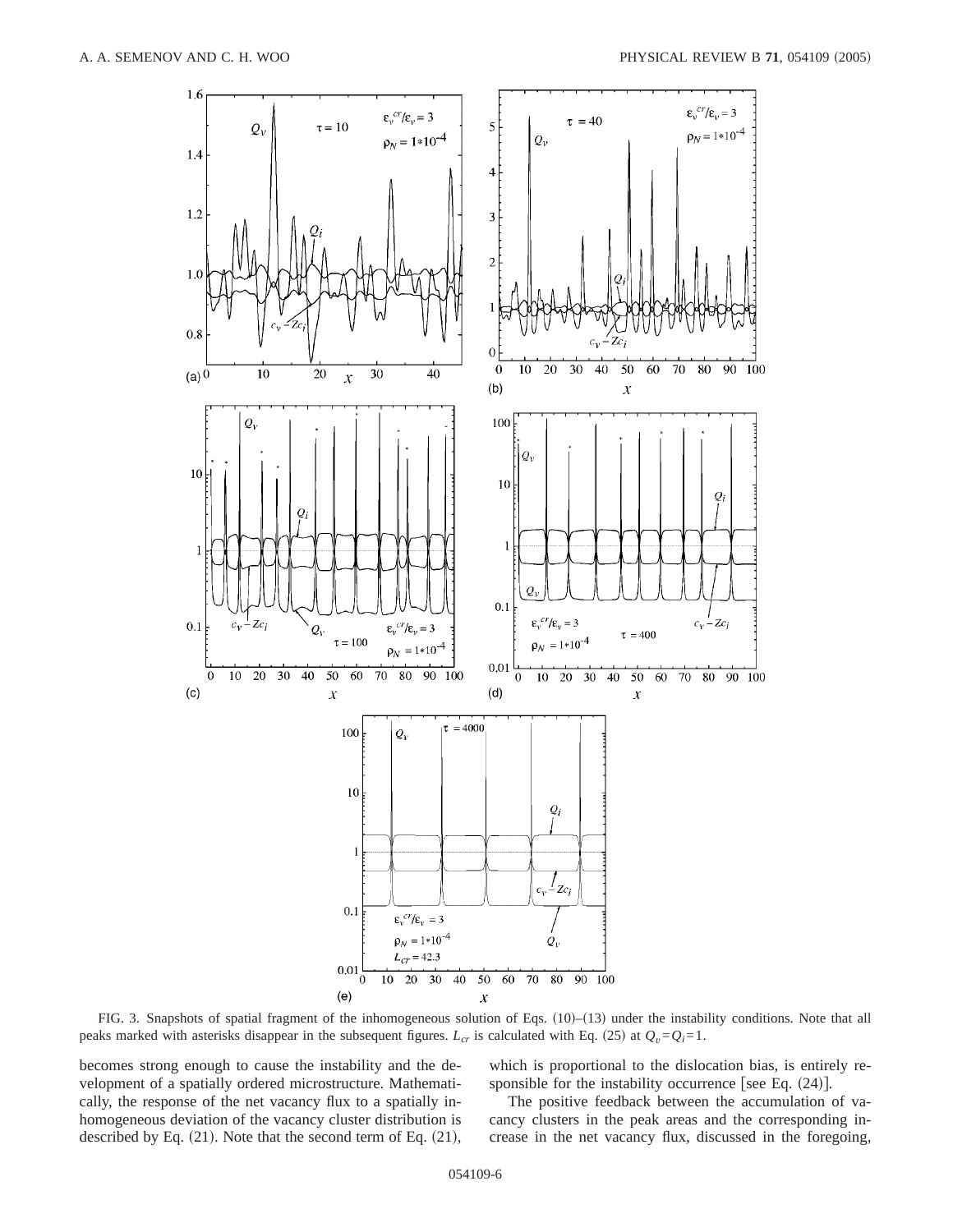

FIG. 4. Spatial behavior of the vacancy concentration  $c<sub>v</sub>$  and the net vacancy flux  $(c_n-Zc_i)$  for the case shown in Fig. 3(e).

may be operational only until the flux amplitude reaches a value of unity. Further operation would lead to the exponential growth of the cluster density in the peak areas with time [Eq.  $(10)$ ]. Since the total number of clusters generated by irradiation in any finite volume can only increase linearly with time, the operation of the positive feedback mechanism is confined by the requirements of conservation law. How it actually happens is studied in more detail in the following subsection.

With time  $\tau$  going beyond  $\tau_{ins}$ , the homogeneous microstructure becomes stable again, and the spatial heterogeneity developed during earlier times has to eventually disappear. However, according to the numerical calculations [compare] Figs.  $2(a)$  and 5], the spatial heterogeneity may still survive for quite a long time after the instability condition  $(24)$  becomes invalid. In the example given in Fig. 5 the microstructure is homogeneous again at  $\tau$ =400, which in copper at 523 and 600 K converts, in the conventional time scale, to *t*  $=8.9\times10^5$  and  $5.3\times10^3$  (s), respectively. In the second case considered, i.e., when  $\rho_N=10^{-4}$ , the damage microstructure homogenizes at  $\tau \approx 2.3 \times 10^4$ , which is also significantly larger than  $\tau_{ins} = 4 \times 10^3$  [Fig. 2(b)]. In copper the time  $\tau$  $\approx$  2.3 × 10<sup>4</sup> corresponds to  $t=5.1\times10^{7}$  and 3 × 10<sup>5</sup> (s) at 523 and 600 K, respectively.

## **B. Coarsening of concentration peaks**

Simulating the peak distribution in Figs. 3 and 5, we consider the diffusion Eq.  $(12)$  within the one-dimensional spatial cell  $\left[-\frac{l}{2}, \frac{l}{2}\right]$  of the length *l*:

$$
\frac{(1 - \varepsilon_v)}{\left[\varepsilon_v + \varepsilon_i / a(1 + \alpha)\right]} + Q_v - k^2 c_v - Q'_v (c_v - 1) \delta(x) + \nabla^2 c_v = 0.
$$
\n(28)

Here  $\delta(x)$  is the  $\delta$  function, which models the peak of the vacancy cluster density in the cell center. We also assume that the total sink strength  $k^2 = a(Q_i + \rho_N) + Q_v$  outside of the peak area is approximately constant (see Figs. 3 and 5). With the zero-flux boundary conditions the solution of this equation can be written as (see the Appendix):

$$
c_v - 1 = \frac{\{(1 - \varepsilon_v)/[\varepsilon_v + \varepsilon_i/a(1 + \alpha)] + Q_v - k^2\}}{k^2}
$$

$$
\times \left\{ 1 - \frac{\cosh[k(x \pm l/2)]/\cosh(kl/2)}{1 + (2k/Q_v')\tanh(kl/2)} \right\}.
$$
 (29)

The plus and minus signs in expression  $(29)$  correspond to the negative and positive values of *x*, respectively.

According to Eqs.  $(10)$ – $(16)$ ,  $(24)$ , and  $(26)$ , the value of parameter  $\alpha = n_{i0} / (n_{ig} - n_{i0})$ , which describes the additional influx of mobile interstitials due to the shrinkage of sessile interstitial clusters, only affects the instability threshold quantitatively. For a qualitative analyses of the spatial heterogeneity development, we can neglect this parameter, by setting, for example,  $n_{i0}=0$ . As a result, inside the same spatial cell, the diffusion Eq.  $(13)$  for the concentration of mobile interstitials  $c_i(x)$  will have a solution similar to (29), i.e.:

$$
c_i(x) = \frac{(1 - \varepsilon_i)/( \varepsilon_v + \varepsilon_i/a)}{Zk^2}
$$

$$
\times \left\{ 1 - \frac{\cosh[\sqrt{Z}k(x \pm l/2)]/\cosh(\sqrt{Z}kl/2)}{1 + (2k/\sqrt{Z}Q_v')\tanh(\sqrt{Z}kl/2)} \right\}.
$$
(30)

From Eqs.  $(29)$  and  $(30)$  the net vacancy flux received by vacancy clusters in the peak area is approximately

$$
Q'_{v}[c_{v}(0) - 1 - Zc_{i}(0)] = \left\{ \frac{\varepsilon_{i} - \varepsilon_{v}}{\varepsilon_{v} + \varepsilon_{i}/a} - a(Q_{i} + \rho_{N}) + \frac{1 - \varepsilon_{i}}{\varepsilon_{v} + \varepsilon_{i}/a} \left[ 1 - \frac{\tanh(\sqrt{Z}kl/2)}{\sqrt{Z}\tanh(kl/2)} \right] \right\}
$$

$$
\times \frac{2 \tanh(kl/2)}{k}.
$$
 (31)

In the derivation of (31), it is taken into account that  $Q'_v$  $\ge k$ . Since  $(\sqrt{Z}-1) \le 1$ , we can further expand the right-hand side of Eq.  $(31)$  to get

$$
Q'_{v}[c_{v}(0) - 1 - Zc_{i}(0)] = \begin{cases} \frac{\varepsilon_{i} - \varepsilon_{v}}{\varepsilon_{v} + \varepsilon_{i}/a} + \frac{(1 - \varepsilon_{i})(\sqrt{Z} - 1)}{\varepsilon_{v} + \varepsilon_{i}/a} \\ \times \left[1 - \frac{kl}{\sinh(kl)}\right] - a(Q_{i} + \rho_{N}) \end{cases}
$$
  

$$
\times \frac{2 \tanh(kl/2)}{k}.
$$
 (32)

When  $l > 3.5$  the ratio  $kl/\sinh(kl) \ll 1$ , and Eq. (32) reduces to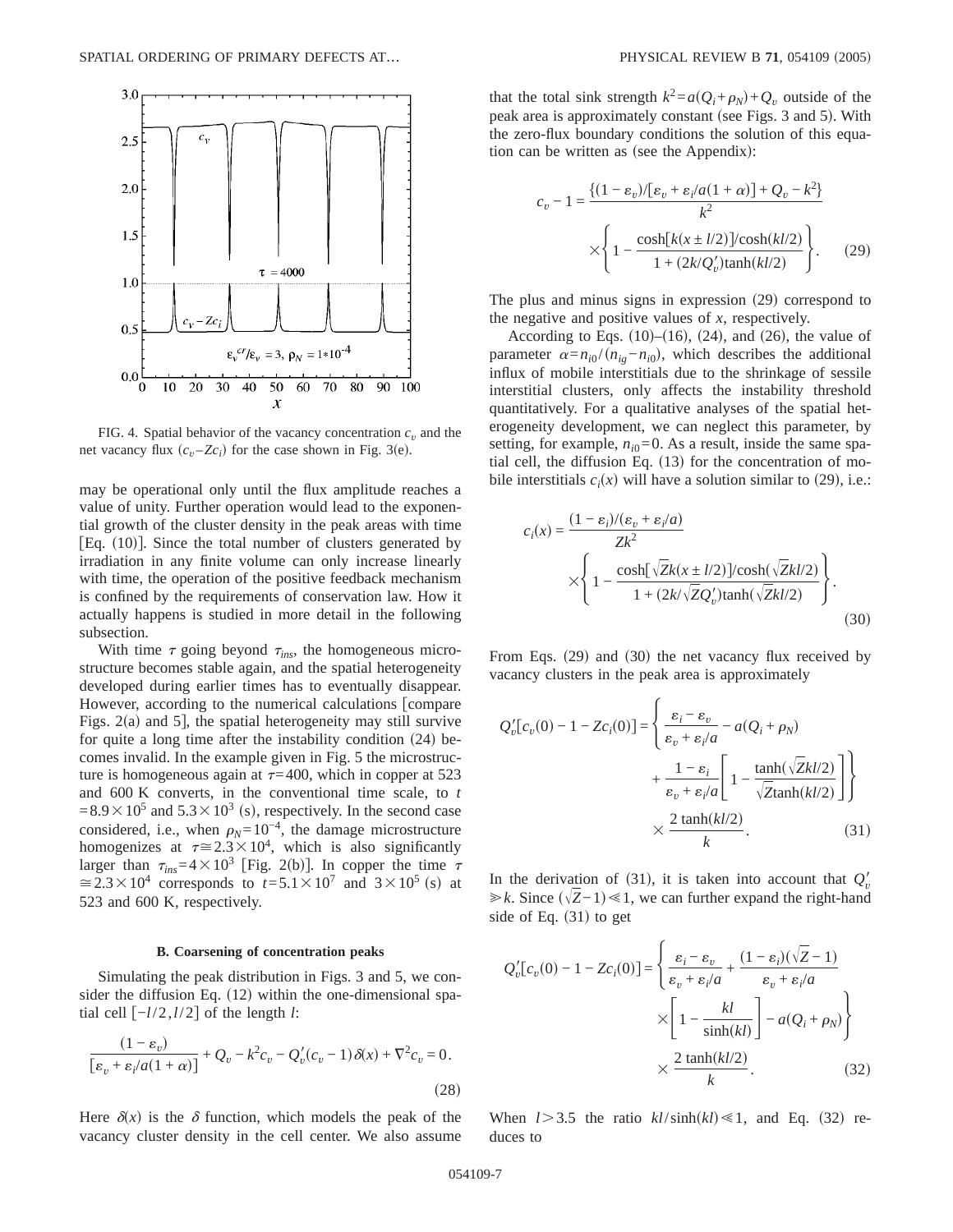

FIG. 5. Same as Fig. 3, but with higher network dislocation density.

$$
Q'_{v}[c_{v}(0) - 1 - Zc_{i}(0)] = \frac{2}{k} \left[ \frac{\varepsilon_{i} - \varepsilon_{v} + (1 - \varepsilon_{i})(\sqrt{Z} - 1)}{\varepsilon_{v} + \varepsilon_{i}/a} - a(Q_{i} + \rho_{N}) \right].
$$
\n(33)

When the instability condition is satisfied, i.e., for  $\tau < \tau_{ins}$ , the conservation law (27) leads to  $Q_i \approx Q'_v/l + Q_v$ . According to Figs. 3(c), 3(d), and 3(e), we have  $Q_i \ge Q_v$ , meaning that practically all vacancy clusters are concentrated in the peak area. Thus, from Eqs.  $(10)$  and  $(33)$  it follows that the accumulation of vacancy clusters in the peak areas must saturate, unless the characteristic distance between the peaks *l* increases with time. This is exactly what we see in Fig. 3, where the height of some peaks continues to grow, while the neighboring peaks completely disappear. As a result of such coarsening effect, the remaining peaks of vacancy cluster concentration form an increasingly more regular spatial structure.

Equation  $(32)$  is also applicable when there is no interstitial clustering in collision cascades. Thus, at  $\varepsilon_i = 0$  we have

$$
Q'_{v}[c_{v}(0)-1-Zc_{i}(0)]=\frac{\sqrt{Z}-1}{\varepsilon_{v}}\left\{1-\frac{kl}{\sinh(kl)}-\frac{(\varepsilon_{v}/\varepsilon_{v}^{cr})(\sqrt{Z}+1)}{Z[\sqrt{(1+a\rho_{N})}+\sqrt{a\rho_{N}/Z}]^{2}}\right\}
$$

$$
\times\frac{2\tanh(kl/2)}{k}.
$$
(34)

Here we took into account that in the absence of interstitial clustering  $(\varepsilon_i=0$  and  $Q_i=0$ ) the instability condition (24) reduces to

$$
\zeta = \frac{(Z-1)Q_v}{\varepsilon_v Z (1 + a\rho_N) [\sqrt{(Q_v + a\rho_N)} + \sqrt{a\rho_N/Z}]^2} - 1 \ge 0.
$$
\n(35)

The expression for parameter  $\varepsilon_v^{cr}$  is defined by the equality  $\zeta(Q_v=1, \varepsilon_v^{cr})=0$ , and is similar to that obtained in Ref. 21.

For the conventional values of dislocation bias the ratio  $(\sqrt{Z}+1)/Z$  1, and, according to Eq. (34), no coarsening of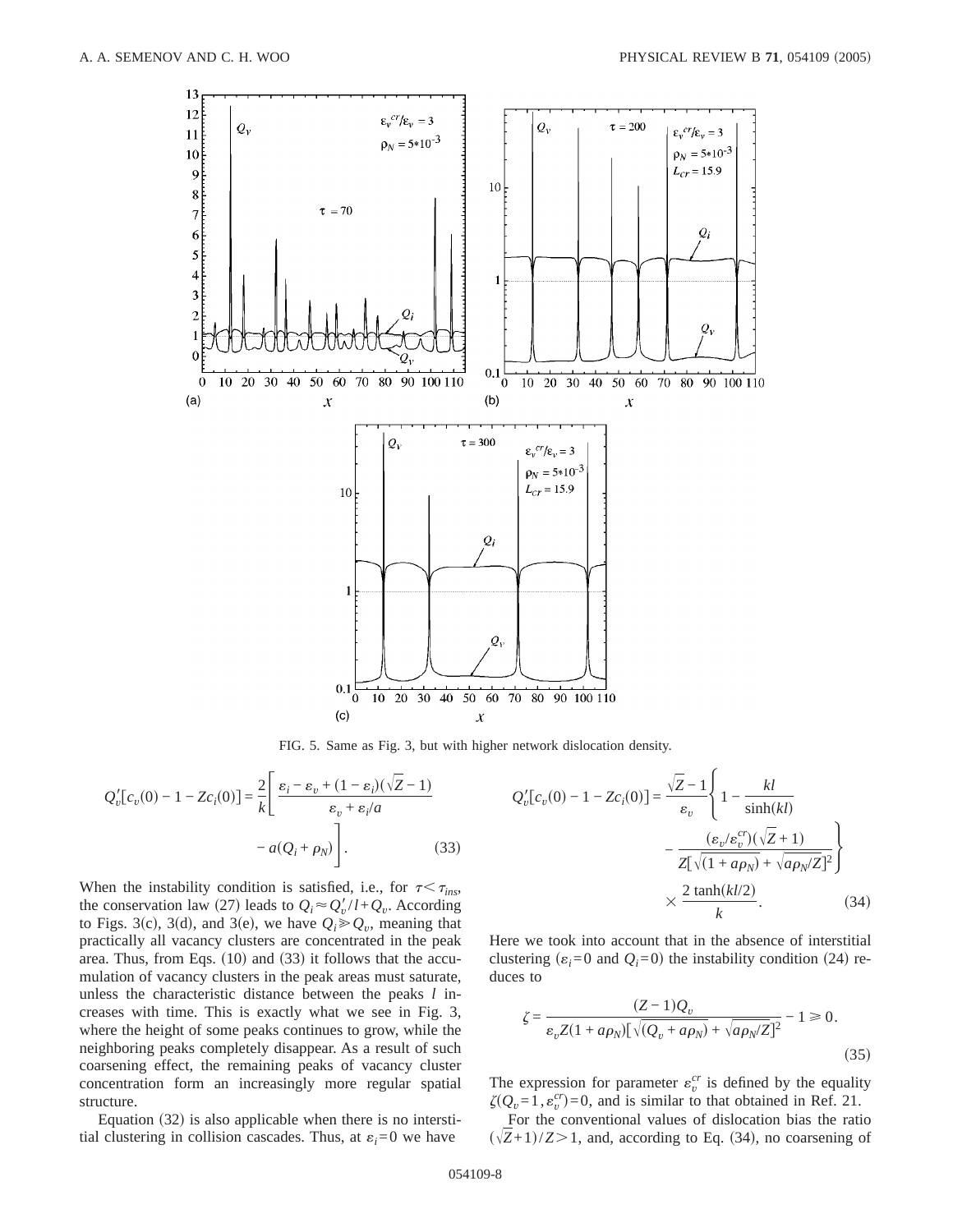

FIG. 6. Snapshots of spatial fragment of the inhomogeneous solution when there is no interstitial clustering  $(\varepsilon_i = Q_i = 0)$ .  $L_{cr}$  is calculated with Eq. (25) at  $Q_v = 1$ , and  $Q_i = 0$ .

PVC distribution peaks should be expected when  $\varepsilon_v / \varepsilon_v^{cr}$  is slightly below the unity. When  $\varepsilon_v / \varepsilon_v^{cr}$  is significantly smaller than one, the peak coarsening does not happen either, because the reduction of the vacancy cluster concentration between the peaks only decreases the value of term  $kl = (Q_n)$  $+a\rho_N$ <sup>1/2</sup>*l*. On the contrary, if vacancy cluster concentration between the peaks is growing, i.e., *k* increases with time, the generation of additional concentration peaks, leading to the reduction of the distance *l* between peaks, may take place. The absence of peak coarsening at  $\varepsilon_i = 0$  is illustrated in Fig. 6. That additional concentration peaks can appear in this case will be shown in the next section.

Although the interstitial clustering in cascades has been taken into account in Refs. 23 and 24, the evolution of the interstitial component of microstructure is treated very differently in the present paper, as mentioned in the introduction. Thus, in these papers, the interstitials in the immobile PICs directly produced in collision cascades are assumed to be equally distributed only among the existing interstitial loops (somehow avoiding the network dislocations and vacancy loops), the concentration of which was taken to be stationary.<sup>23–25</sup> As a result, the interstitial loops are not shrinking, but growing on the average, and their effect on the instability development is qualitatively the same as that of network dislocations.23 Such a treatment is essentially equivalent to one in which there is no interstitial clustering. This explains why no peak coarsening was obtained in the previous numerical calculations.20,24 Another consequence of the treatment of Refs. 23–25 is that the spatial heterogeneity developed at elevated temperatures is permanent, as long as the instability criteria  $(35)$  is fulfilled, while, according to the present approach, the spatial heterogeneity should be much less stable at these temperatures, and eventually disappears. The latter conclusion is supported by that the experimental observations of spatially periodic cluster arrays are restricted mostly to a rather narrow temperature range between annealing stages III and V.12,13

Concluding this section, we would like to return to its beginning and note the following. Similar to the particle scattering, where it is well known that a narrow threedimensional potential barrier has a smaller effect on the particle motion, the response of concentrations of mobile defects to the sharp concentration peaks is weaker in the threedimensional than in the one-dimensional case. Therefore, for the narrow peaks the positive feedback between the vacancy cluster density in the peak areas and the corresponding net vacancy flux is stronger in the one-dimensional case. It is interesting that in the three-dimensional case Eq.  $(28)$  does not even have the physical solution (see the Appendix). Thus, from the physics of the instability under consideration it follows that in the three dimensions the heterogeneous damage microstructure should indeed evolve towards the concentration of vacancy clusters in planar narrow walls.

Experimentally the walls of defect clusters are found to be arranged on  ${100}$  planes of the fcc lattice.<sup>10–13</sup> Together with the walls, voids are also observed sometimes. However, they are randomly distributed and do not participate in the ordering.<sup>12,13</sup> In this regard, it is worth noting that the onedimensional migration of small self-interstitial clusters, which is observed in molecular dynamic simulations,<sup>31</sup> and often used to explain void-lattice formation,<sup>36,37</sup> takes place along the closed-packed directions, i.e.,  $\langle 110 \rangle$  in fcc metals. At the same time, it is shown in Ref. 24 that only 1% anisotropy in the diffusion coefficient of self-interstitials along a preferred direction (for example,  $\langle 100 \rangle$ ) results in a significant alignment of clustered defects parallel to the directions of high mobility of the self-interstitials. Indeed, the correlation between the wall alignment and the directions of high mobility of the interstitials can also be predicted from the physics of the instability under consideration. The contradiction to the experimental observations indicates that the effective anisotropy of the interstitial diffusion must be small, so that the selection of the wall orientation is not controlled by the anisotropic transport of self-interstitial clusters, but rather, probably by the anisotropic elastic field of the defect clusters, through their effects on the interstitial fluxes. This apparent contradiction between the theoretical and experi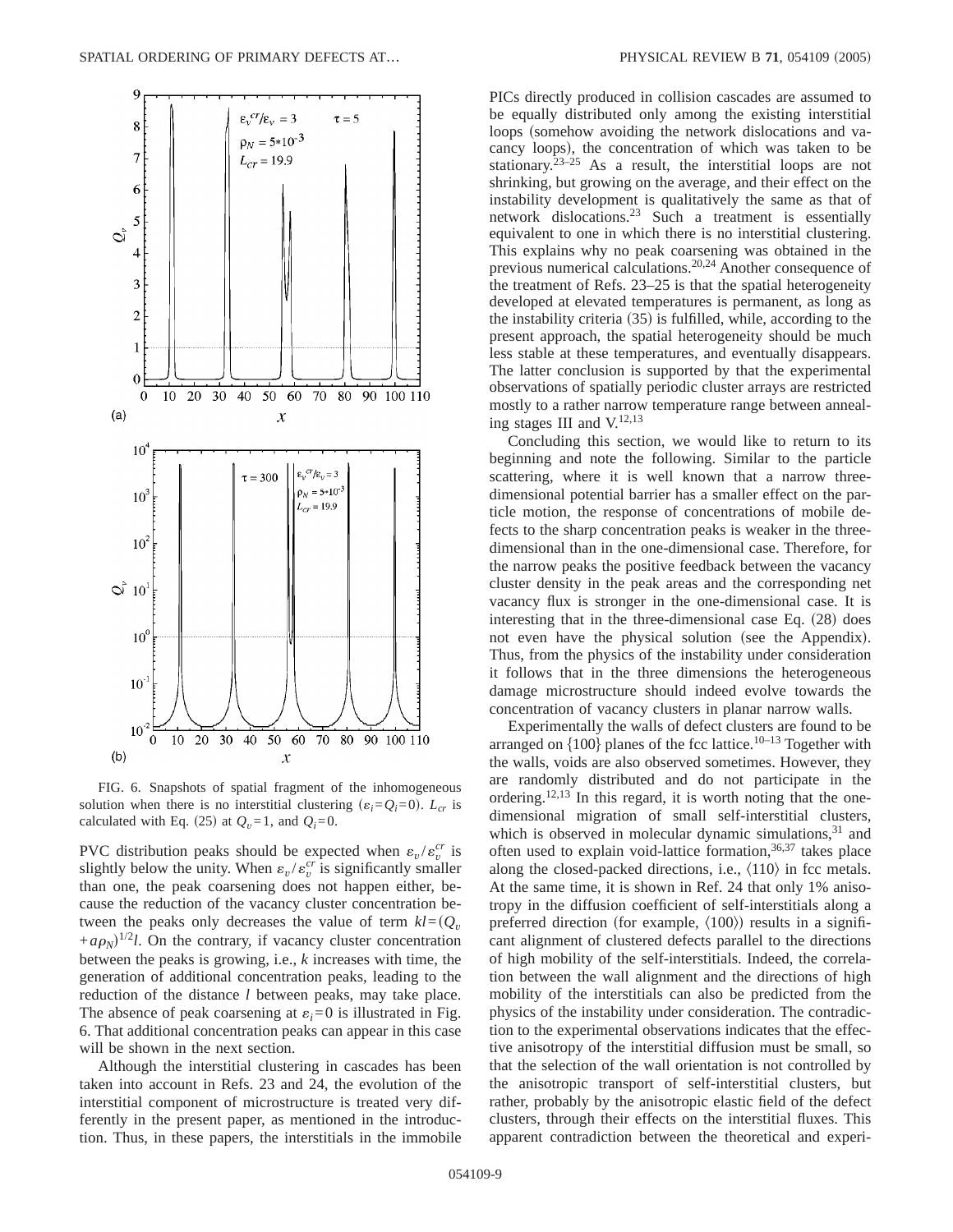mental (effective) transport properties of mobile interstitial clusters have been discussed and rationalized.<sup>33</sup> Since a small anisotropy can only slightly modify the instability conditions and does not affect the properties of the defect walls, $24.25$  it is neglected in the present investigation.

#### **V. LOW TEMPERATURE CASE**

At temperatures when vacancy clusters are thermally stable, Eqs.  $(2)$  and  $(11)$  can no longer describe the evolution of primary interstitial clusters. At these temperatures, the PICs are not shrinking on the average, as it is assumed in Eq.  $(2)$ , but are actually growing in size due to the net interstitial flux provided by the dislocation bias.<sup>27</sup> As a result of the growth of interstitial loops and their mutual coalescence with the subsequent dislocation network formation, the interstitial loop line density increases and approaches the saturation at a dose of 0.1 NRT dpa.<sup>27</sup> Microstructural investigations by transmission electron microscopy (TEM) during the early stages of the irradiation also indicate that already at doses  $\sim$ 0.01 dpa self-interstitial atoms are absorbed by or create a dislocation network via loop formation and subsequent interaction of dislocation loops.<sup>12,13</sup> Similar to TEM, the experimental results obtained from the differential dilatometry demonstrate a continuous increase in specimen length with irradiation dose, $12,13$  which reveals an efficient loss of selfinterstitial atoms to an evolving dislocation network. Since the experimental observations also show that spatial fluctuations of the cluster density start to develop at  $\approx 0.1$  dpa, <sup>12,13</sup> for a qualitative description of the instability development we may use Eqs. (10)–(13), with  $\varepsilon_i$  and  $Q_i$  set to zero. In this case the parameter  $\rho_N$  represents the line density of both the network dislocations and the interstitial loops. Although, this simplification return us to the original simplest model, $^{20,21}$ we are not aware of any detailed study of what actually follows from this model at low temperatures.

Comparing the present approach with the model developed in Refs. 23–25, the following is noted. The assumption, that all the interstitials produced as immobile PICs are equally distributed among the existing interstitial loops,  $23-25$ literally means the introduction into the model the immobile PICs as the major driving force for the interstitial loop growth at low temperatures. This is contrary to the results of the more rigorous consideration,<sup>27</sup> where it was shown that in low temperature regime the interstitial loop growth is due to the dislocation bias. As far as the vacancy loop evolution is concerned, it is important to realize that the corresponding reduction of the flux of mobile interstitials leads to the overestimation of the lifetime of vacancy clusters and, as a result, their concentration. The latter is the crucial parameter for the instability development.

Formally, we can use the natural notations  $(7)-(9)$  for any temperature. However, since both  $\rho_{vl}^0$  and the characteristic time  $\tau$  are related to the rate of vacancy emission from vacancy clusters, they do not represent the corresponding physically meaningful values at low temperatures. This is because the vacancy emission rate is negligible in such cases. Indeed, in copper the formation of the dislocation walls have been experimentally observed at temperatures as low as

100 °C.<sup>10–13</sup> At this temperature, according to (7) and (8),  $t$  $=2\times10^{10}\tau$  (s), and  $\rho_{vl}^0 \cong 2\times10^{21}$  m<sup>-2</sup> (*G*=10<sup>-7</sup> dpa/s). Thus, the experimental doses of a few NRT dpa (Refs.  $10-13$ ) correspond to the values of  $\tau$  well below 10<sup>-3</sup>. Similarly, the physical values of vacancy cluster content  $Q<sub>v</sub>$  is much less than unity. For such values of  $Q<sub>v</sub>$  the spatially homogeneous Eq.  $(17)$  has the following simple solution:

$$
\frac{Q_v(\tau)}{a\rho_N} = \sqrt{1 + 2\tau/a\rho_N} - 1.
$$
 (36)

Substituting this expression into the instability condition (35), we obtain that the instability of spatially homogeneous solution sets in when

$$
\frac{2\tau}{a\rho_N} + 1 = \left[ \frac{1 + \sqrt{1 + (f_{\varepsilon} - 1)(Zf_{\varepsilon} + 1)}}{\sqrt{Z}(f_{\varepsilon} - 1)} \right]^4, \quad (37)
$$

and, from Eq.  $(25)$ , the critical wavelength  $L_{cr}$  of unstable spatial modes is given by

$$
L_{cr} = \frac{2\pi}{\sqrt[4]{Z\rho(\rho_{vl}+\rho)}} = \frac{2\pi}{\sqrt{\rho}} \left[ \frac{(f_{\varepsilon}-1)}{1+\sqrt{1+(f_{\varepsilon}-1)(Zf_{\varepsilon}+1)}} \right]^{1/2}.
$$
\n(38)

Here  $f_{\varepsilon} = (Z-1)/(Z\varepsilon_v)$ . Since  $a\rho_N \ll 1$ , we have  $f_{\varepsilon} = \varepsilon_v^{cr}/\varepsilon_v$ . Note that the ratio  $Q_v(\tau)/a\rho_N$  is equal to  $\rho_v(\tau)/\rho$  and does not depend on the rate of vacancy emission from vacancy clusters. The latter is also true for  $\tau/a\rho_N=2\varepsilon_vGt/r_v/b\rho$ . Since the term in square brackets of Eq.  $(38)$  weakly depends on the value of parameter  $f_{\varepsilon}$ , it varies from 0.56 to 0.86 when  $f_{\varepsilon}$ takes values from 2 to 10, the critical wavelength is mainly determined by the total line density of the interstitial loops and network dislocations  $(L_{cr}~\rho^{-1/2})$ . The experimental observations also show that the periodicity lengths of defect walls seem to be rather insensitive to temperature and defect production rate, in the sense that no clear dependence can be deduced from the existing data.<sup>12</sup>

Obviously, it is convenient for further analysis to rewrite Eqs.  $(10)$ – $(13)$  in the following notations:

$$
\overline{Q}_v = Q_v/a\rho_N, \ \overline{Q}_i = Q_i/\rho_N, \ \overline{c}_j = a\rho_N c_j, \ \mathbf{x} = \mathbf{r}\sqrt{\rho}, \ \overline{\tau} = \tau/a\rho_N.
$$
\n(39)

As a result, the equations take the form

$$
\frac{d\overline{Q}_v}{d\overline{\tau}} = \frac{\varepsilon_v}{\left[\varepsilon_v + \varepsilon_i/a(1+\alpha)\right]} - \overline{Q}_v[Z\overline{c}_i - (\overline{c}_v - a\rho_N)], \quad (40)
$$

$$
\frac{d\overline{Q}_i}{ad\overline{\tau}} = \frac{\varepsilon_i}{\left[\varepsilon_v + \varepsilon_i/a(1+\alpha)\right]} - (1+\alpha)\overline{Q}_i(\overline{c}_v - Z\overline{c}_i), \quad (41)
$$

$$
\frac{(1 - \varepsilon_v)}{\left[\varepsilon_v + \varepsilon_i / a(1 + \alpha)\right]} - \overline{c}_v(\overline{Q}_i + 1) - \overline{Q}_v(\overline{c}_v - a\rho_N) + \nabla^2 \overline{c}_v = 0,
$$
\n(42)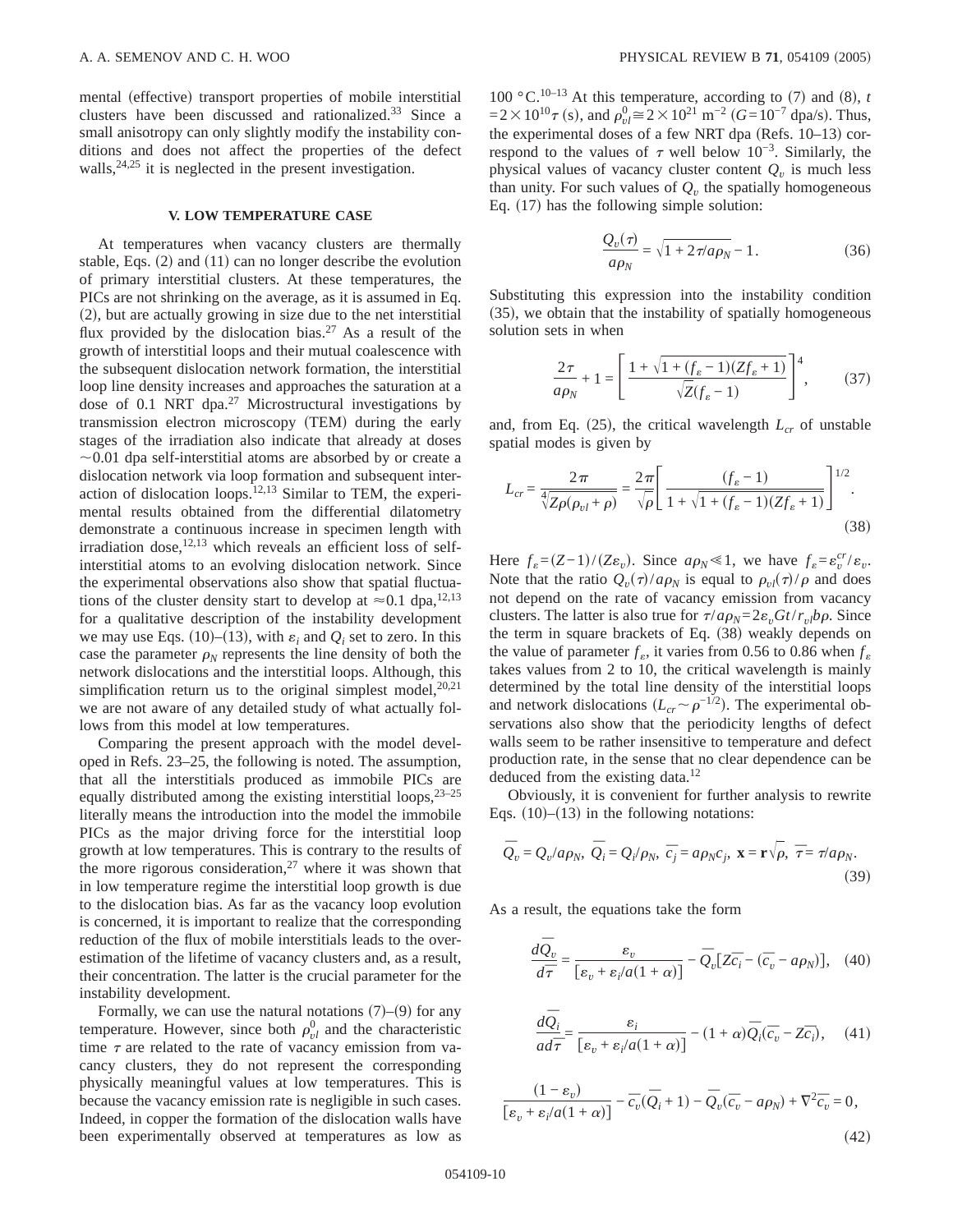

FIG. 7. Snapshots of spatial fragment of the inhomogeneous solution at low temperatures and  $\varepsilon_i = Q_i = 0$ .  $L_{cr}$  is calculated with Eq.  $(38).$ 

$$
\frac{(1 - \varepsilon_i)}{[\varepsilon_v + \varepsilon_i/a(1 + \alpha)]} + \alpha \overline{c}_v \overline{Q}_i - Z \overline{c}_i [\overline{Q}_v + (1 + \alpha) \overline{Q}_i + 1] + \nabla^2 \overline{c}_i = 0.
$$
\n(43)

As we have seen in the foregoing, the vacancy emission term  $a\rho_N$  in Eqs. (40) and (42) can be neglected, when vacancy clusters are thermally stable. Therefore, at the corresponding temperatures, unlike the elevated temperatures, the evolution of spatially heterogeneous microstructure governed by Eqs.  $(40)$ – $(43)$  is universal, i.e., in agreement with experimental observations, $^{12}$  is independent of both the actual temperature and the dose rate. A typical example of the evolution is presented in Fig. 7.

From Eqs. (36) and (37), when  $f<sub>ε</sub> = 3$ , the spatially homogeneous evolution becomes unstable at the time moment  $\tau/a\rho_N$ =5.7, when  $Q_v/a\rho_N = \overline{Q}_v^h$ =2.5. According to the figure, after the bifurcation, concentration of vacancy clusters initially grows everywhere in space, even between the peaks, where it is higher than the maximum value  $\overline{Q}^h_v$  of the stable

spatially homogeneous concentration of vacancy loops. In the previous paragraph we noted that in such circumstances additional peaks might appear. As it can be seen from the figure this scenario, which has not been observed in the previous numerical calculations,<sup>20,24</sup> is indeed realized. From the point of view of the stability analysis, such a behavior means that relatively smooth spatial variations of vacancy cluster concentration, corresponding to the wide peaks and wells, are also unstable, similar to the spatially homogeneous distribution. In Fourier space, this means that, due to the growth of the homogeneous value of  $Q_v$ , or, what is the same, the bifurcation parameter [see Eq.  $(35)$ ], the wavelength of the fastest growing spatial mode, as defined by Eq.  $(25)$ , becomes shorter. Note also that the spatial heterogeneity develops in such a way that, while the height of the peaks is growing, the vacancy cluster concentration between the peaks drops to values corresponding to a stable homogeneous solution, i.e., below  $\overline{Q}_v^h$ .

At low temperatures we do not actually take into account the interstitial clustering  $(\varepsilon_i=0)$ , and, consequently, a direct comparison between the present theoretical results and the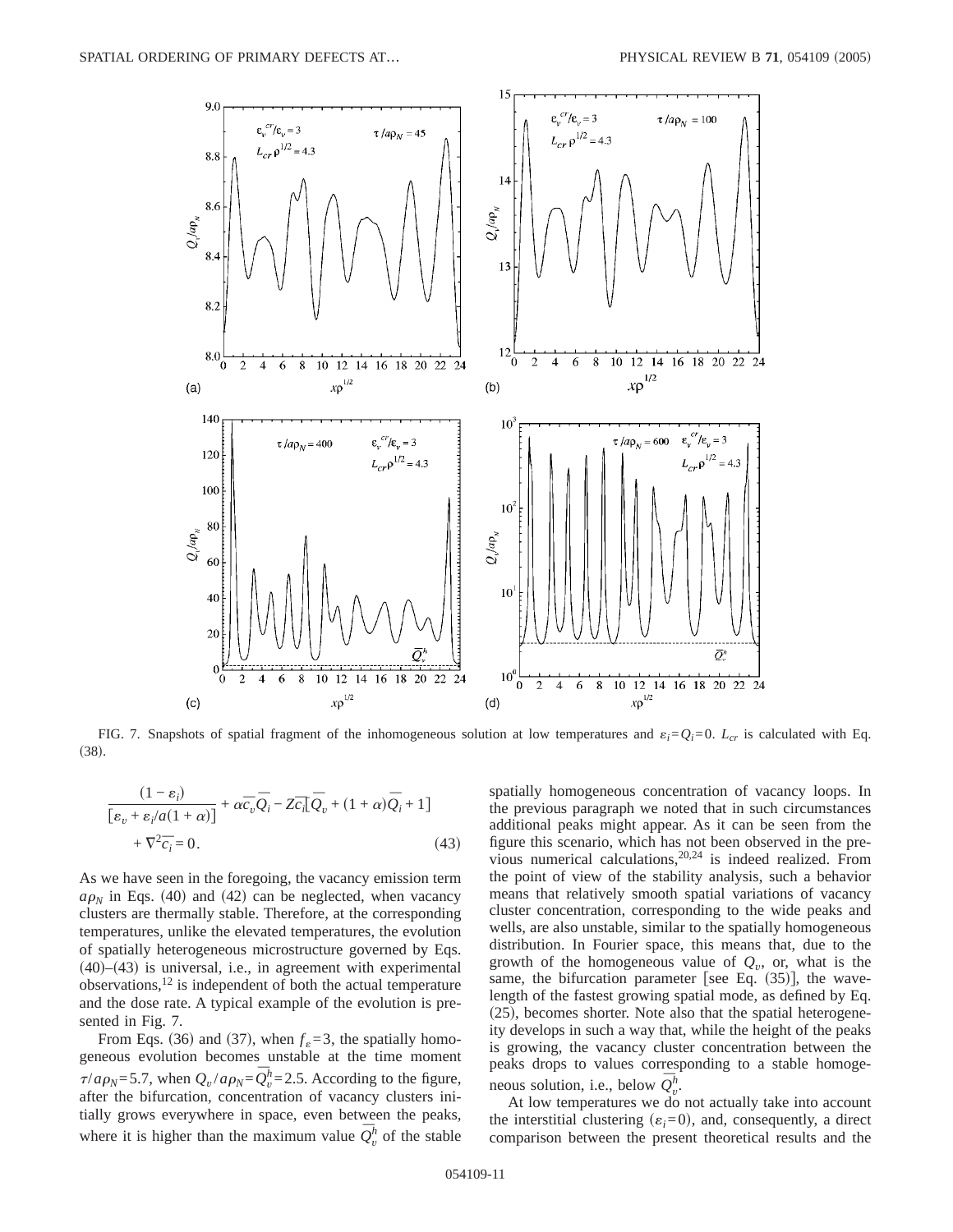experimental data obtained under the ion irradiation, when a significant fraction of interstitials is generated in clusters, is not applicable. However, such comparison can be made in the case of 3 Mev protons, $10,13$  when rather small cascades are most likely to be produced,  $38$  and, consequently, no direct formation of sessile interstitial clusters is expected. According to Fig. 7, the spatial periodicity in the vacancy cluster distribution with the spatial period *l* approximately equal to  $2/\rho^{1/2}$  becomes very well developed already at the time  $\tau/a\rho_N$ =600. In copper at 100 °C the distance *l* between the defect walls is experimentally observed to be around 60 nm.10,12,13 Since

$$
\frac{\tau}{a\rho_N} = \frac{2\varepsilon_v Gt}{r_{vl}\rho\rho} = \frac{\varepsilon_v}{\varepsilon_v^{cr}} \frac{2Gt}{r_{vl}b(2/l)^2} \frac{Z-1}{Z},\tag{44}
$$

the time  $\tau/a\rho_N=600$  corresponds to the dose  $Gt \approx 0.4$  dpa  $(Z=1.3)$ ,<sup>39</sup> which, after taking into account that the defect survival probability in collision cascades is about  $10\% - 20\%$ ,  $32$  is in a good agreement with the experimental value of 2-4 NRT dpa.<sup>10-13</sup>

One of the consequences of the production of rather small cascades under 3 MeV proton irradiation is also that the probability of cascade collapse into the vacancy cluster is relatively small as well. Therefore, the instability condition  $\varepsilon_v \leq \varepsilon_v^{cr}$  can be fulfilled easier than under the neutron or ion irradiation. In this regard it is worth noting that under 3 MeV proton irradiation the most well-developed walls of defect clusters are experimentally found.<sup>10,12,13</sup> Under neutron and heavy ion irradiations mostly linear cluster arrays along cubic axes are reported. These cluster arrangements are similar to the precursors of wall formation observed at medium fluences under proton irradiation.<sup>12</sup>

## **VI. SUMMARY AND CONCLUSION**

The evolution at elevated temperatures of a nonequilibrium system of primary defects produced continuously under cascade damage irradiation is studied. We analyzed a simple model in which the kinetics of small sessile interstitial clusters is treated in a way similar to the BEK model for shrinking vacancy loops. Development of spatial heterogeneity in this system is related to the instability of spatially homogeneous evolution of the vacancy loop population, caused by the positive feedback between the local vacancy cluster density and the interstitial flux.

A local increase in the vacancy cluster concentration diminishes the corresponding interstitial flux, promoting further accumulation of vacancies in clusters. For a sufficiently high dislocation bias, the response of the interstitial flux to the spatial variations of the vacancy cluster density is stronger than the corresponding damping effect of the vacancy flux. Under this condition, in the one-dimensional case considered the accumulation of vacancy clusters takes place in the narrow peaks separated by regions almost free of vacancy clusters. The feedback relation between the vacancy cluster concentrations and the interstitial flux towards them is stronger in the one-dimensional than in the threedimensional case. Therefore, in the three-dimensional case the developing heterogeneous microstructure should correspond to the vacancy clusters concentrated in the narrow planar walls. This conclusion, which follows from the physics of the instability under consideration, agrees with the results of weakly nonlinear analysis<sup>21–24</sup> and the experimental data. $10-13$ 

As for the interstitial clusters, their spatial distribution remains much more homogeneous. There is only some reduction of their concentration in areas where the vacancy cluster density peaks, and the net vacancy flux is higher. In the case of interstitial clusters, there is no feedback relation between the cluster concentration and the fluxes of mobile defects, and the homogeneous evolution of the interstitial clusters is stable. Thus, their spatial distribution simply follows the spatial variations of the net interstitial flux.

At elevated temperatures, vacancy clusters are thermally unstable. In the presence of network dislocations, the sink strength of the interstitial cluster grows faster than that of vacancy clusters, with extra vacancies absorbed by the network. This allows the development of spatial heterogeneity when the network dislocation density is low, and only within a finite time period. During this period, the periodic spatial distribution of peaks of vacancy cluster density become increasingly better defined, due to ongoing peak coarsening, i.e., growth of peaks that satisfy the periodicity, and the complete dissolution of the neighboring ones. Although the evolving microstructure remains spatially heterogeneous long after the instability condition  $(24)$  becomes invalid, eventually homogeneity returns.

Peak coarsening does not occur, if the clusters produced in collision cascades are only vacancy in nature. Indeed, the number of concentration peaks may even increase with time, initially after the bifurcation. When the vacancy cluster density between concentration peaks drops to a value corresponding to the stable homogeneous solution, the spatial distribution of the peaks no longer changes. At lower temperatures, when vacancy clusters are thermally stable, the spatial distribution of the peaks is also independent of both the temperature and the damage rate. This is in agreement with the experimental observations.<sup>12,13</sup> At these temperatures interstitial clusters do not shrink on the average, but actually grow in size, because of the net interstitial flux provided by the dislocation bias. As a result of their growth and mutual coalescence, with the subsequent dislocation network formation, the interstitial loop line density almost saturates already at a dose of 0.1 NRT dpa.<sup>27</sup> Therefore, when vacancy clusters are thermally stable, qualitatively similar spatial behavior of the vacancy cluster density should be expected both with and without interstitial clustering in collision cascades.

If voids are present, the growth of interstitial loops from small sessile clusters directly produced in collision cascades is possible, with the formation of network dislocations at elevated temperatures subsequently.<sup>27</sup> Since the sink density of vacancy clusters at these temperatures is dictated by the rate of vacancy emission from them, it is usually much less than the total sink density of the interstitial clusters, loops, and the network dislocations. $27$  In the presence of voids, the instability conditions also require that the sink density of vacancy clusters is larger than that of voids.<sup>19,24</sup> Conse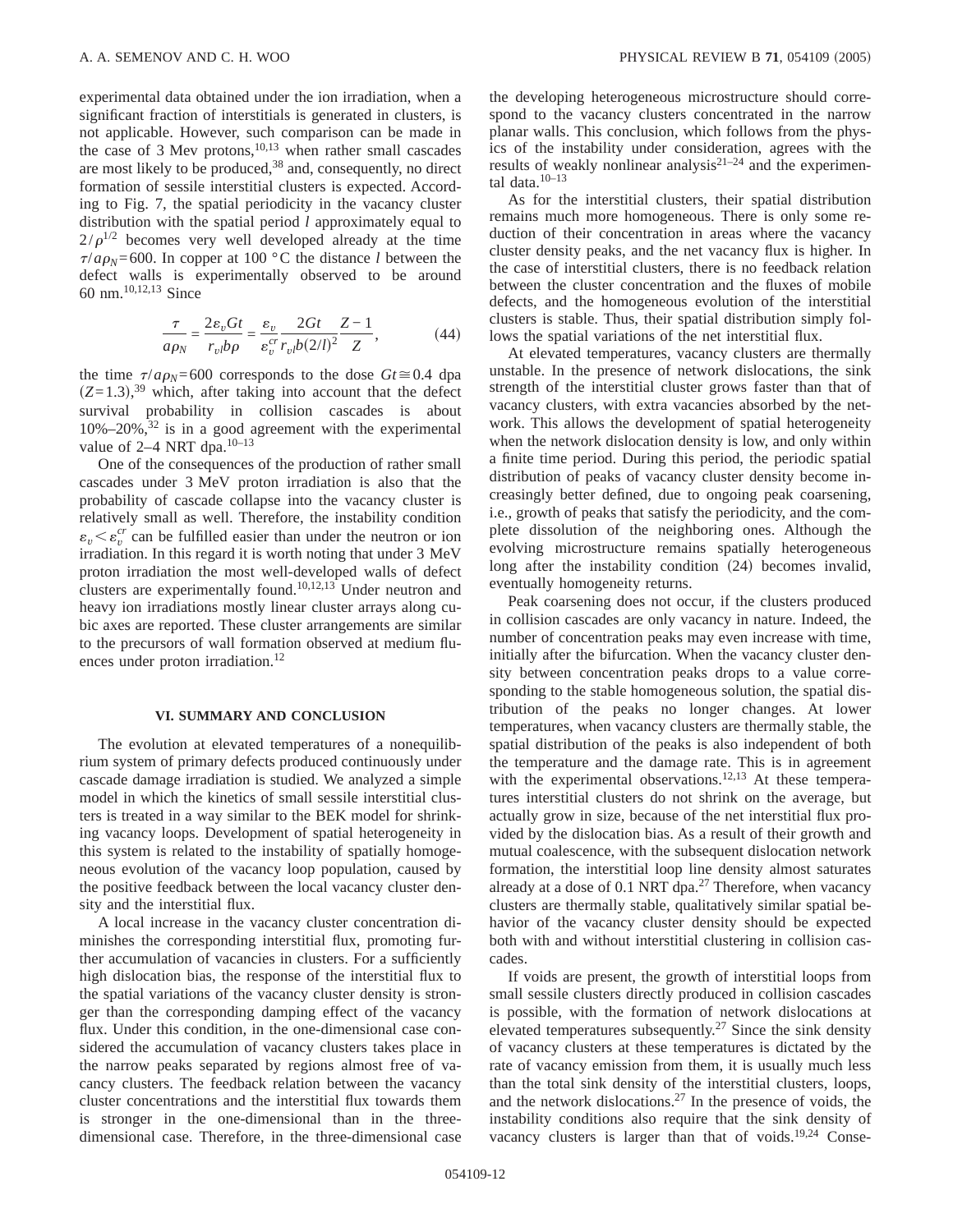quently, the condition for the instability of spatially homogeneous evolution given by Eq.  $(35)$  is difficult to realize in this case. In this regard, we note that the nonperiodic spatial segregation of voids and dislocation loops, with the interstitial loops concentrating in localized long narrow patches separated by void growth regions of size of about several microns,<sup>14,15</sup> is difficult to explain within the framework of the instability in the homogeneous vacancy loop population. Indeed, the total sink strength of the vacancy loops and stacking-fault tetrahedra, which are also present in such heterogeneous microstructure, is found to be much smaller than those of the voids and the interstitial loops.15 Moreover, the spatial distribution of the vacancy clusters themselves is practically homogeneous.15 As shown in Ref. 29, the instability of the homogeneous evolution in that case is related to the saturation of the homogeneous void growth, caused by the continuous production of small immobile interstitial clusters. The latter, being the major sinks almost from the start of irradiation, act as recombination centers for mobile defects and, as a result, suppress homogeneous development of the microstructure. The formation of the spatially heterogeneous microstructure in that case is caused by the spatial coarsening of the populations of voids, and the interstitial clusters and loops, instead.<sup>29</sup>

## **ACKNOWLEDGMENTS**

The authors are grateful for funding support from the Hong Kong Research Grant Council (Research Grant Nos. PolyU 5173/01E, 5167/01E).

## **APPENDIX**

For the negative values of  $x$  Eq. (28) with the zero-flux boundary conditions has the following solution:

$$
c_v(x) = \frac{(1 - \varepsilon_v) / [\varepsilon_v + \varepsilon_i / a(1 + \alpha)] + Q_v}{k^2} - A \cosh[k(x + l/2)],
$$
\n(A1)

where *A* is some constant, which has to be determined. For the positive values of  $x$  the solution is similar and given by

$$
c_v(x) = \frac{(1 - \varepsilon_v)/[\varepsilon_v + \varepsilon_i/a(1 + \alpha)] + Q_v}{k^2} - A \cosh[k(x - l/2)].
$$
\n(A2)

Here it is taken into account that the vacancy concentration should be a continuous function at  $x=0$ . Further, integrating Eq.  $(28)$  over the infinitesimal interval around the initial point *x*=0, we get that the spatial derivative  $c'_v(x)$  satisfies the equality

$$
c'_{v}(+0) - c'_{v}(-0) = Q'_{v}[c_{v}(0) - 1].
$$
 (A3)

Substituting Eqs.  $(A1)$  and  $(A2)$  into  $(A3)$ , we arrive at

$$
A = \frac{\{(1 - \varepsilon_v)/[\varepsilon_v + \varepsilon_i/a(1 + \alpha)] + Q_v - k^2\}}{k^2 \cosh(kl/2)} \frac{1}{1 + (2k/Q_v')\tanh(kl/2)}.
$$
 (A4)

Equation  $(A4)$  together with Eqs.  $(A1)$  and  $(A2)$  gives the solution  $(29)$ .

In the three-dimensional case Eq.  $(28)$  written for the concentration of mobile interstitials has the form

$$
\frac{(1 - \varepsilon_i)}{(\varepsilon_v + \varepsilon_i/a)} - Zk^2 c_i - ZQ'_v c_i \delta(\mathbf{r}) + \nabla^2 c_i = 0.
$$
 (A5)

For the spherical cell of the finite radius the general solution of Eq.  $(A5)$  is given by

$$
c_i(r) = \frac{(1 - \varepsilon_i)/( \varepsilon_v + \varepsilon_i/a)}{Zk^2} + \frac{A}{r} \exp(-\sqrt{Z}kr) + \frac{B}{r} \exp(\sqrt{Z}kr).
$$
\n(A6)

Integrating  $(A5)$  over the infinitesimal spherical volume containing the initial point, we obtain that

$$
4\pi(A+B) = -ZQ_v' \left[ \frac{(1-\varepsilon_i)/(\varepsilon_v + \varepsilon_i/a)}{Zk^2} + \frac{A}{r}e^{-\sqrt{Z}kr} + \frac{B}{r}e^{\sqrt{Z}kr} \right] \Big|_{r \to 0}.
$$
 (A7)

From the latter equation it follows that

$$
A = -B = \frac{(1 - \varepsilon_i) / (\varepsilon_v + \varepsilon_i / a)}{2 Z^{3/2} k^3}.
$$
 (A8)

As a result

$$
c_i(r) = \frac{(1 - \varepsilon_i) / (\varepsilon_v + \varepsilon_i/a)}{Z k^2} \left[ 1 - \frac{\sinh(\sqrt{Z}kr)}{\sqrt{Z}kr} \right] \le 0.
$$
\n(A9)

The interstitial concentration given by the last equation happens to be negative everywhere except the initial point  $\mathbf{r}=0$ , where it is equal to zero.